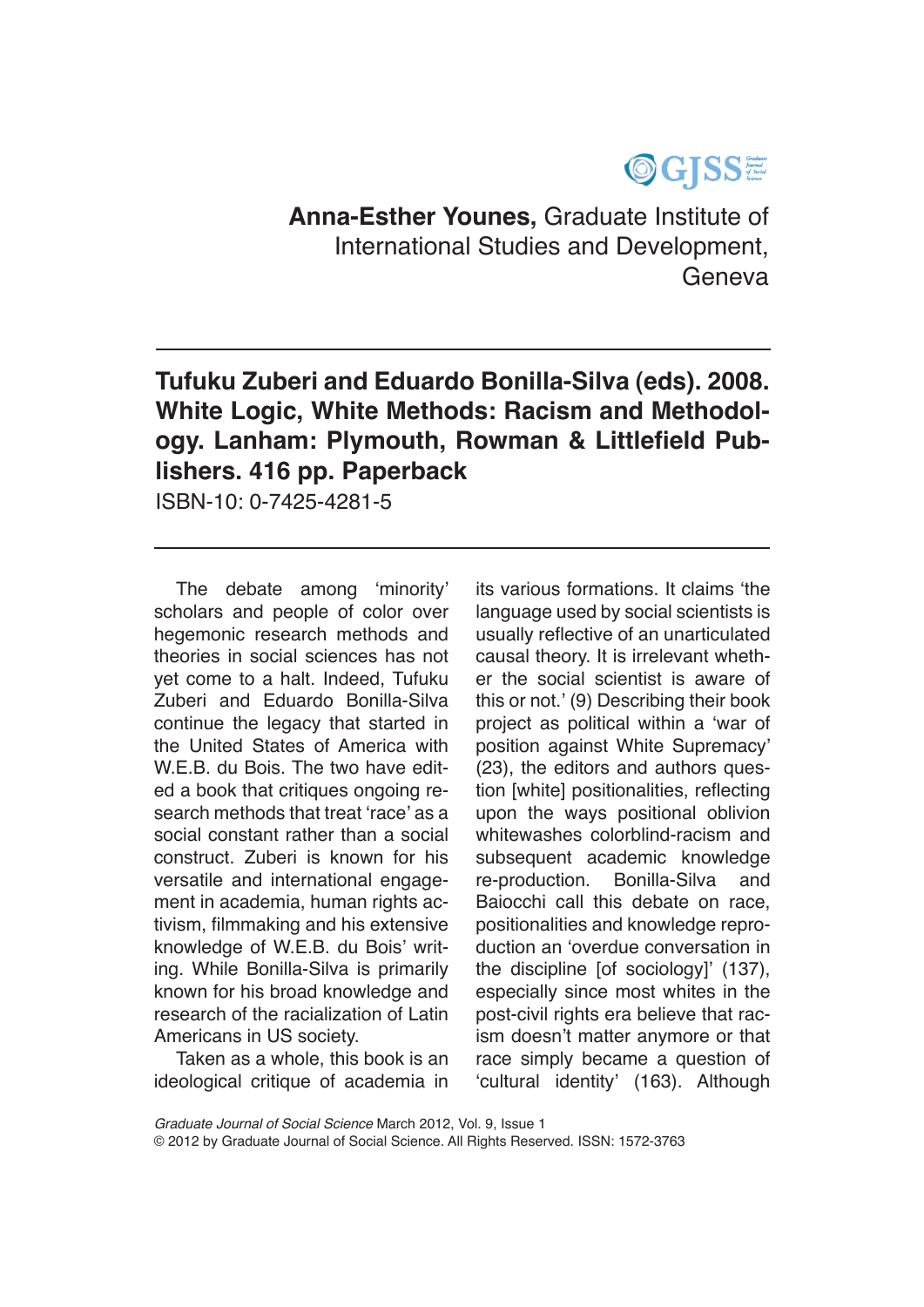## **92 GJSS Vol 9, Issue 1**

most of the book's authors share this attitude toward mainstream theoreization, one author – Stanfield II – takes this 'unawareness' further: He believes that the active neglect of racial matters in academia is in fact caused by 'the deep emotional roots of race' (273), which makes the discovery of race almost unbearable for well-situated academics who cannot grapple with changing world realities (281).

Zuberi's and Bonilla-Silva's editorial ambition is to 'tell the real story of the hunt' (329), the theoretical footing of which is found in the first and final chapter. Accordingly, both authors define the backbone of their professional critique: White logic is the 'context in which White supremacy has defined the techniques and processes of reasoning about social facts' (17), whereas white methods delineate the 'practical tools used to manufacture empirical data and analysis to support the racial stratification in society' (18). Moreover, as the title indicates, whiteness is seen as the structure that generates racism. Yet, only one article touches upon the difficulty of researching whiteness, the generating structure of racism so to say, within such a statistical area: Gallagher (article 10) explores methods to interview white people. He gives examples of potential interviewee answers, and asks an important question, namely whether researchers can 'ask questions that challenge our [white] respondents to think about race as a political category […].' (176) Overall, it would not go amiss to have more examples of how one could methodologically expose whiteness in quantitative research without taking the 'scientific detour' via the racialized Other. Finally, it is essentially the interlocking of white logic and method that furthers racialized knowledge reproduction in racially stratified societies. Ultimately, what connects all authors is their view of academia as 'a form of [White] cultural and political hegemony' (275).

The book is subdivided into seven main chapters – each with three to four articles – that aim to deconstruct the bond between statistics and race. The second chapter entitled 'Race as a Variable' criticizes the use of race as a fixed and immanent variable, and is followed by 'The Logic of Method', where questions of causation and social dependencies are raised. An 'interactive model of racial inequality' (121) in statistics is called for, one which is able to treat race as a changing, interlocking system of social stratification that is socially constructed and recurring in various formations. Importantly, Paul Holland ('Causation and Race') notes that '[p]roperties or attributes [race, age, gender, test scores] of units [individuals] are not the types of variables that lead themselves to plausible states of counterfactuality' (100) and have the potential for a great methodology text in class.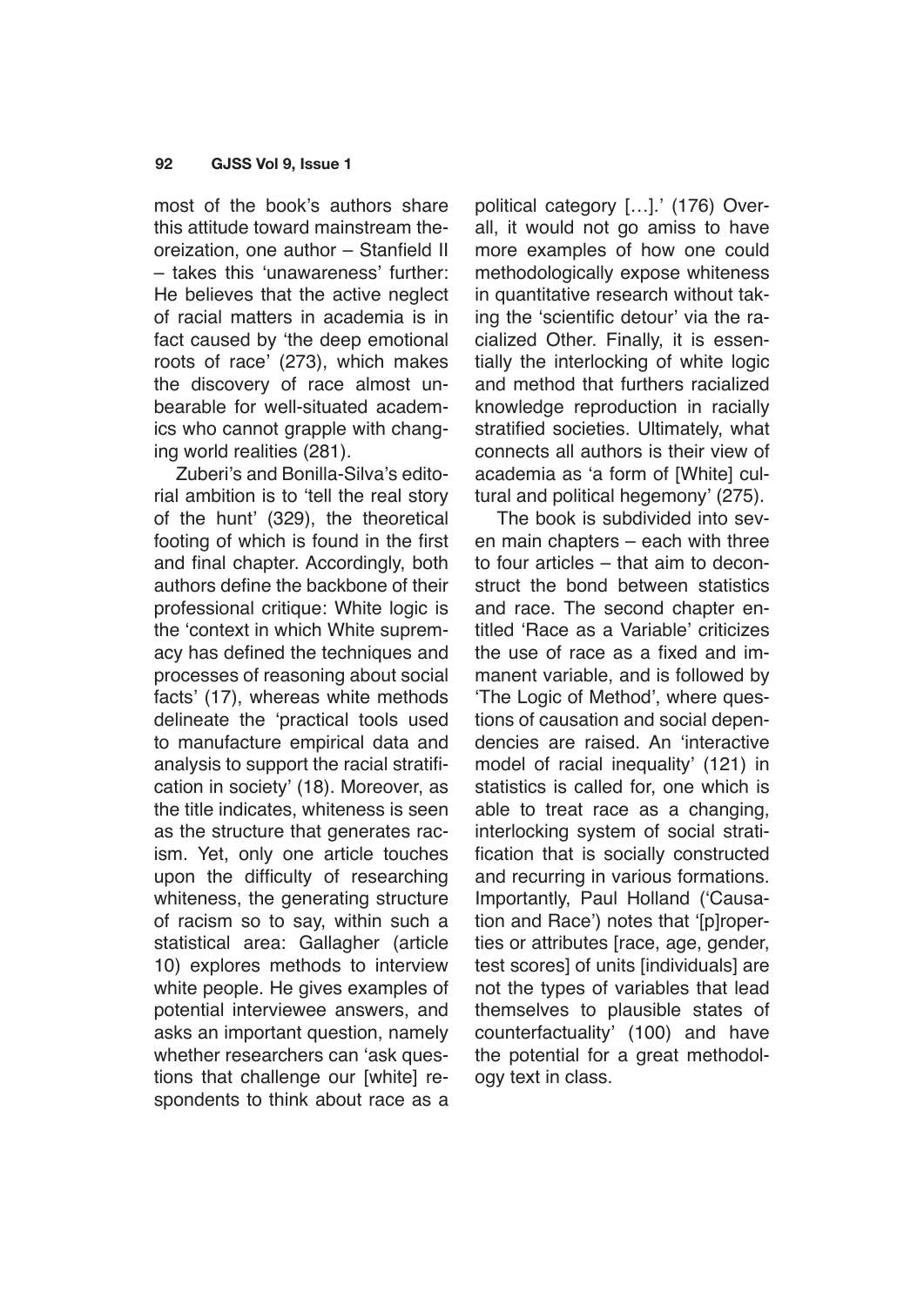Chapter 4, 'Interpreting the Problem', tackles definitions of words such as race, racism or post-racism. The insistence of racism as a structure and not simply an individual shortcoming ('Anything but Racism: How Sociologists Limit the Significance of Racism') or a clash of different cultural identities (i.e. '"The End of Racism" as the New Doxa: New Strategies for Researching Race'), is a topic just as important as color-blind racism in the US postcivil rights era. At the same time, that experimental methodology remains untouched by critical race theory ('Experiments in Black and White: Power and Privilege in Experimental Methodology'). Article 11 - 'White Ethnographers on the Experiences of African American Men: Then and Now' - a fantastic overview of ethnographic research of white researchers, analyzing urban U.S. Afro-American masculinities and lives between the 1960s to the 1990s, dissects the intersections of the White male middle-class gaze with that of knowledge reproduction.

Chapter 5, 'Dimensions of Segregation and Inequality Typically Missed', starts out with an article on racial residential segregation calling on more sophisticated and overlapping macro-, micro- and meso-level analyses (article 12). It moves on to deal with questions of educational achievement (article 13), and critical demography challenging conventional measurements of racism relative to wealth, status and power in the USA (article 14). The chapter closes with an article by Zuberi and Bratter questioning the notion that 'interracial marriages' are fading racial boundaries. It contends that increased diversity may as well serve 'to redraw the lines of race' (252).

'The Gospel of Feel-Good Sociology' by Stanfield II is an academic highlight in this book and rightly launches the chapter on 'The Practice of Racial Research'. In his article, he draws a belligerent account of academic research and its race-exclusive feel-good bubble. Ultimately, he attests that only an opening to critical race research in sociology can prevent the discipline from becoming obsolete in the future (282). The next article 'To Win the War', maps out the US American Pioneer Fund and its support and lobby of race biased research in modern US social sciences. This is then supported by 'Being a Statistician Means Never Having to Say You're Certain' outlining the biased use of statistics by journalists, lawyers and public intellectuals, and the way their writings in turn reinforced public opinion and thereby stiffened Afro-American responses to the legal system and the police. Having said the latter, Austin ('Crime Statistics, Disparate Impact Analysis, and the Economic Disenfranchisement of Minority Ex-Offenders') shows how such reiterated public opinions connected to crime statistics repeat racial discrimination, making it almost impossible for people belonging to